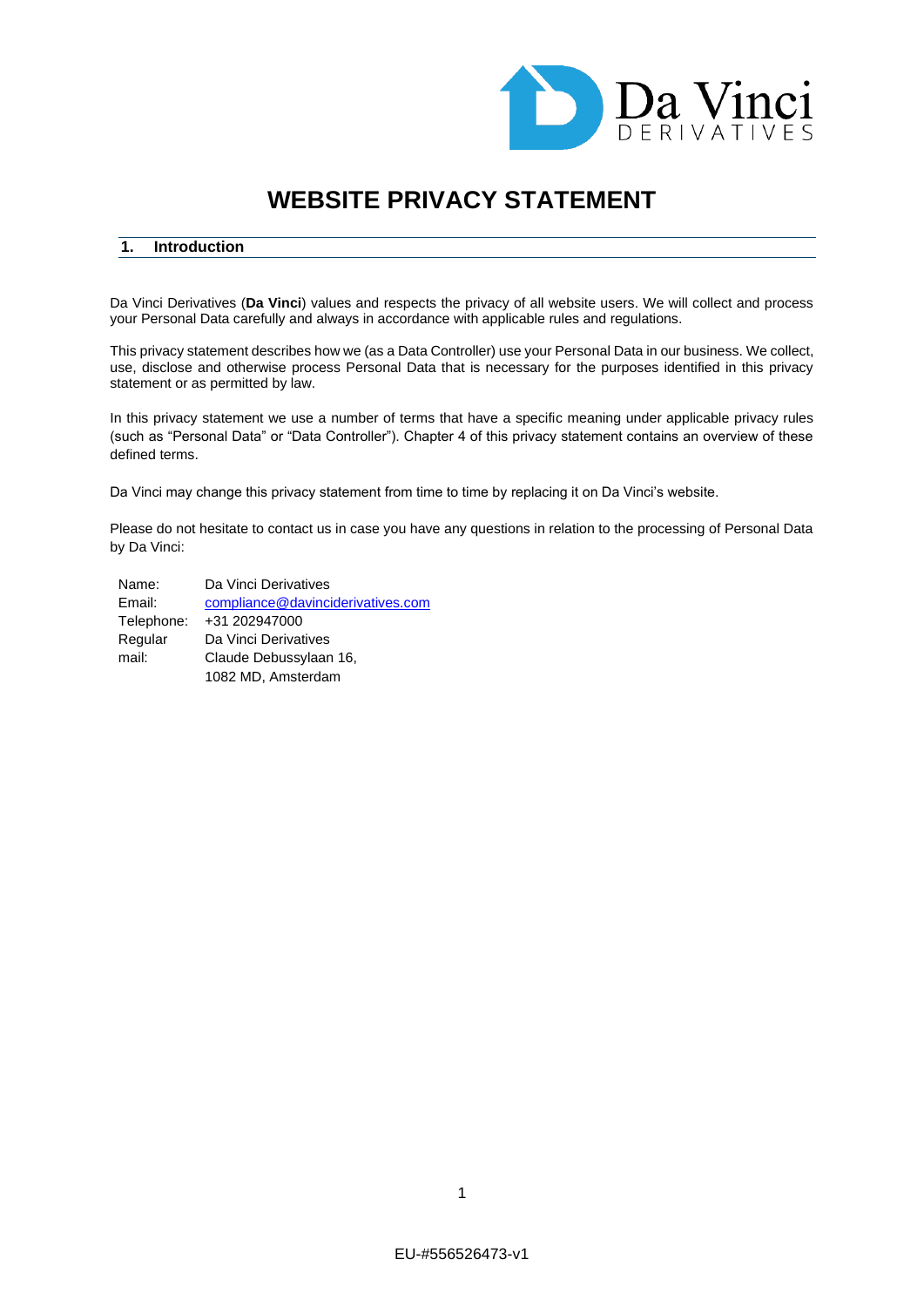

## **2. What do we do with your Personal Data?**

#### **What is Personal Data?**

Personal Data means any information relating to an identified or identifiable natural person, such as a name, address, email addresses and emails, video and voice recordings, or a copy of a passport but also financial data or copies of email and contracts, provided that such information relates to a natural person.

#### **Which Personal Data do we collect and process about you?**

We may collect and process the following Personal Data about you:

- (a) **Information that you provide to us** ► Personal Data that you provide to us, e.g. when you request information through our website, such as your name and email address;
- (b) **Correspondence** ► when you contact us, we may store our correspondence with you (e.g. through email or when you use a job application form on our website); and
- (c) **Information regarding your use of our website** ► information and statistics that apply to your use of our website that we receive by using cookies (please see the "*What types of cookies do we use*" section below).

## **What legal basis do we have for processing your Personal Data?**

Da Vinci is deemed the Data Controller. This means that Da Vinci determines how your Personal Data is being processed.

Da Vinci only processes your Personal Data for legitimate purposes. In addition, the use of your Personal Data will also be justified on the basis of one or more legal "processing grounds" that are provided for in the GDPR.

The table set out below contains an explanation of the scope of the various legal processing grounds for processing of Personal Data on which Da Vinci relies:

**Contract performance:** where your Personal Data is necessary to enter into a contract with you or for the preparation of a contract.

**Legal obligation:** where we need to use your Personal Data to comply with our legal obligations under EU law.

**Legitimate interests:** where we use your Personal Data to achieve a legitimate interest and our reasons for using it outweigh any prejudice to your data protection rights.

**Consent:** where you have explicitly consented to our use of your Personal Data (you will have been presented with a consent form in relation to any such use and you may withdraw your consent at any time by giving notice to us).

#### **Why we collect your Personal Data and justification of uses**

This section specifies the purpose for which Da Vinci uses the various categories of Personal Data it collects from you: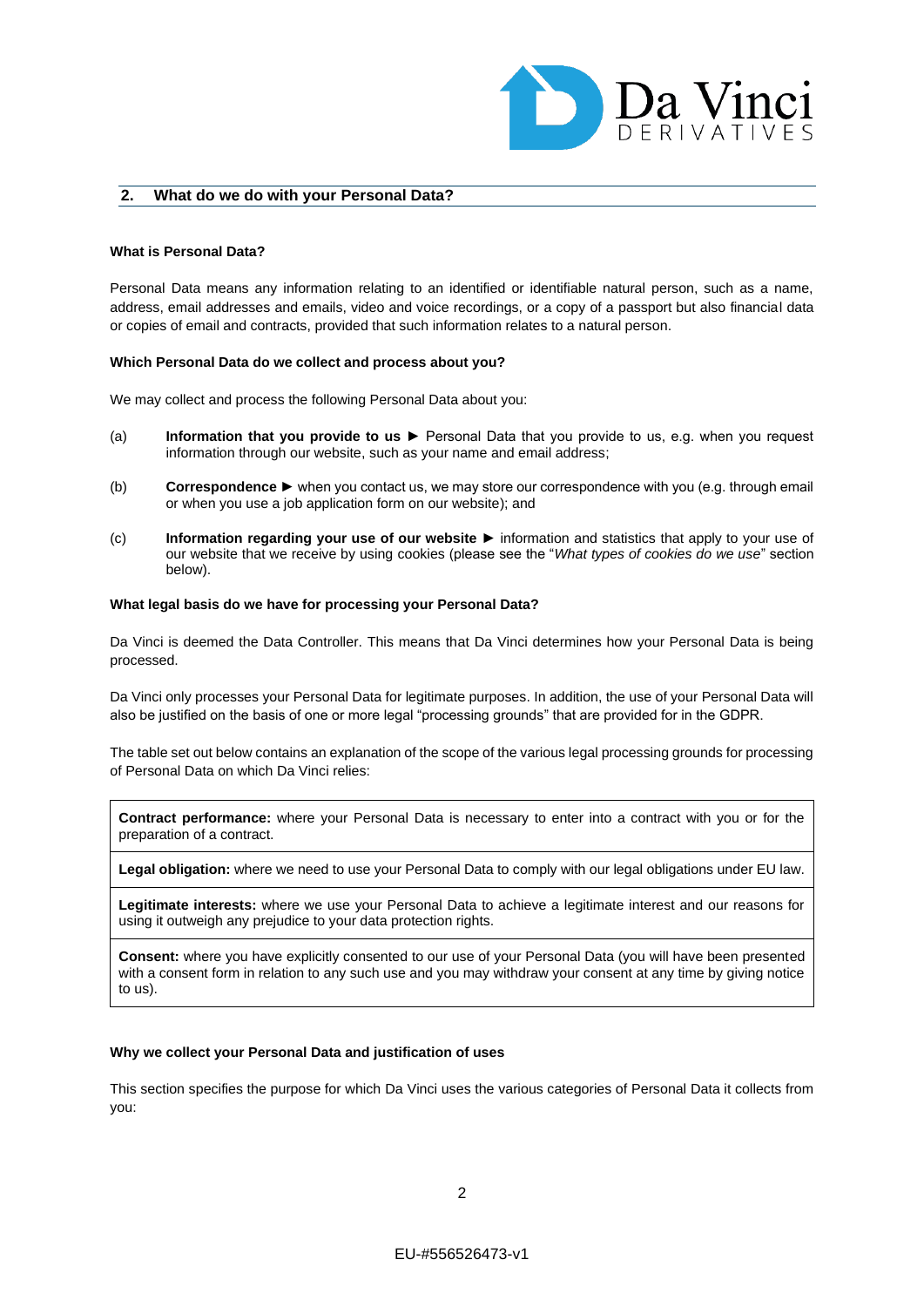

- (a) **For communication and recruitment** ► when you ask us for information or when you use a job application form on our website, we will process your Personal Data to respond to your request or application. When you are hired as an employee at Da Vinci, we will process your Personal Data in accordance with the GDPR.
	- **Use justification:** contract performance, legitimate interest.
- (b) **To improve the security and user comfort of our website** ► we may process your Personal Data (such as information about your use of our website) to improve the security and functioning of our website.
	- **Use justification**: legitimate interests (to enable us to improve and secure our website).

#### **What type of cookies do we use?**

A cookie is a small text file that is sent to a browser through the server of a website. The browser then stores the file on your device (e.g. your computer or mobile phone). Your device receives a unique code, through which our website is able to recognise your device.

We use cookies to improve your website experience. Furthermore, cookies enable the website to function properly, allow you to visit our website and allow us to track errors on our website. We do not use any tracking cookies that track your activity.

Without the use of cookies, the website performance may be affected. We use the following cookies:

- (a) **Strictly necessary cookies ►** these cookies are necessary for our website to operate and cannot be rejected in our systems. They are usually only set in response to actions made by you which amount to a request for services, such as filling in the job application form;
- (b) **Functional cookies ►**these cookies enable the website to provide enhanced functionality and personalisation. If you do not allow these cookies then some or all of these functionalities may not function properly; and
- (c) **Analytic cookies ►** we use analytic cookies to assess the quality and efficiency of our website. This enables us to assess how our website is being used and how the website can be improved. We do not use analytic cookies to create profiles of our users or otherwise track people.

#### **Where do we keep your Personal Data?**

We hold your Personal Data on servers in the EU. We have engaged some IT service providers that process your Personal Data as Data Processors on the basis of our instructions. We also have engaged other service providers that may process your Personal Data. These parties will only process Personal Data on the basis of data processing agreements and will not share your Personal Data without our explicit consent. All Data Processor are obligated to implement appropriate technical and organizations measures to secure your Personal Data.

Please contact us if you would like to receive more information in relation to the safeguards we apply in relation to your Personal Data.

#### **How does Da Vinci protect my Personal Data?**

Da Vinci has implemented appropriate technical and organisational measures to secure the processing of Personal Data. These safeguards will vary depending on, among others, the sensitivity and quantity of the Personal Data, and include measures designed to keep Personal Data protected from unauthorized access. We restrict access to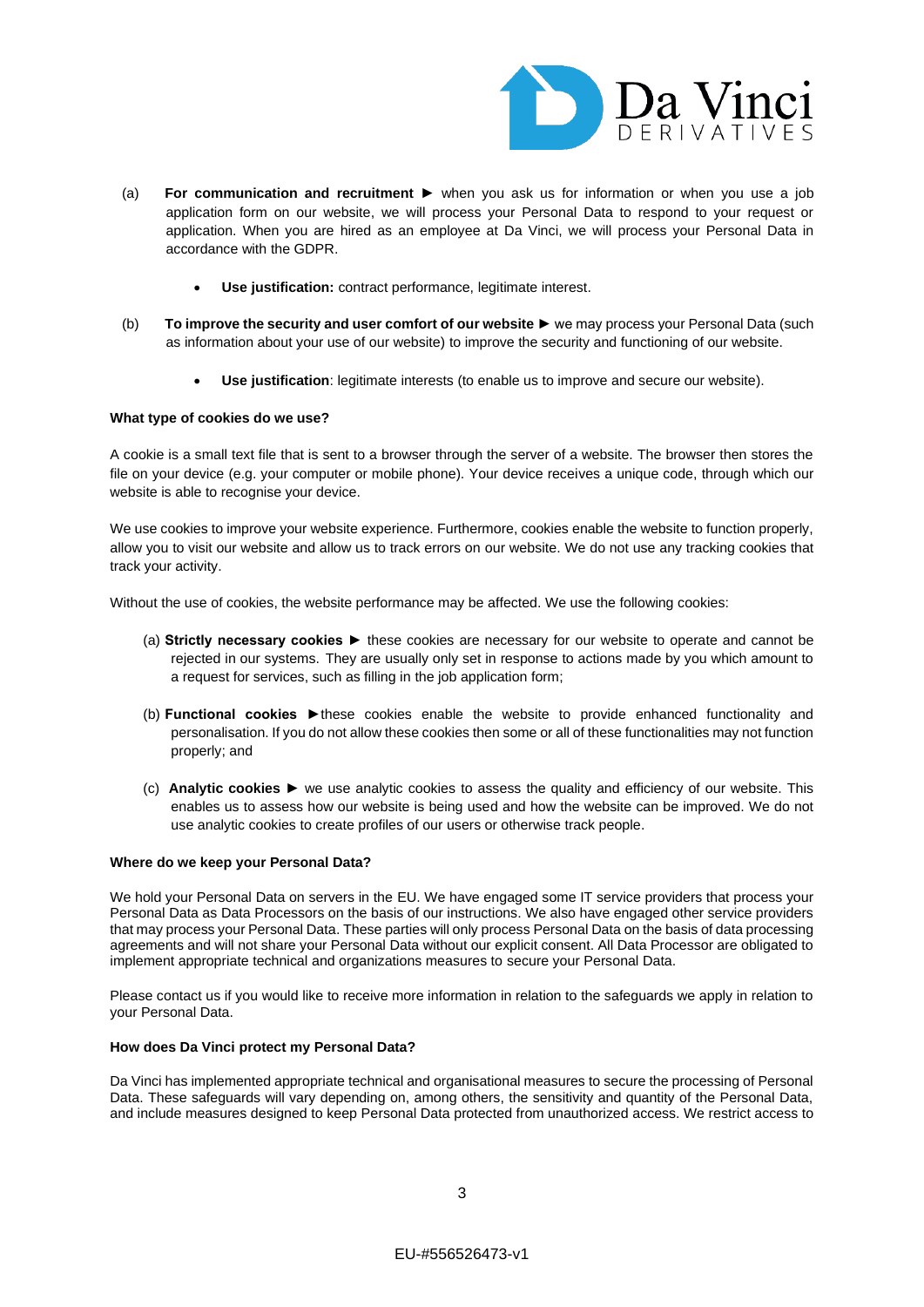

Personal Data to personnel and third parties that require access to such information for legitimate, relevant business purposes.

All our staff members, contractors and third parties who will have access to Personal Data on Da Vinci' instructions will be bound to confidentiality and we use access controls to limit access to individuals that require such access for the performance of their responsibilities and tasks.

## **Do we share your Personal Data?**

Da Vinci has engaged various Data Processors for the processing of your Personal Data on our behalf, including IT service providers and other business service providers, such as the provider of our online job applications forms. We may also share your Personal Data with other third parties as described in the "*Why we collect your Personal Data and justifications of use?*" section set out above. Da Vinci does not transfer Personal Data collected under this privacy statement outside of the EEA.

Where Da Vinci discloses Personal Data in response to requests from regulators and law enforcement or security agencies, these regulators and law enforcement or security agencies will be acting as a Data Controller. Da Vinci will always assess the legitimacy of such requests before disclosing any Personal Data and only disclose the data required to comply with the request.

## **How long do we keep your Personal Data for?**

We keep records of your data for no longer than is necessary for the purpose for which we obtained them and any other permitted linked purposes.

With respect to cookies, please note that each cookie has its own retention period. This means that the length of time that a cookie will be on your browser or device varies. Session cookies are temporary cookies that expire automatically whenever you close your browser. Persistent cookies usually stay in your browser for a set period, or until you manually delete them.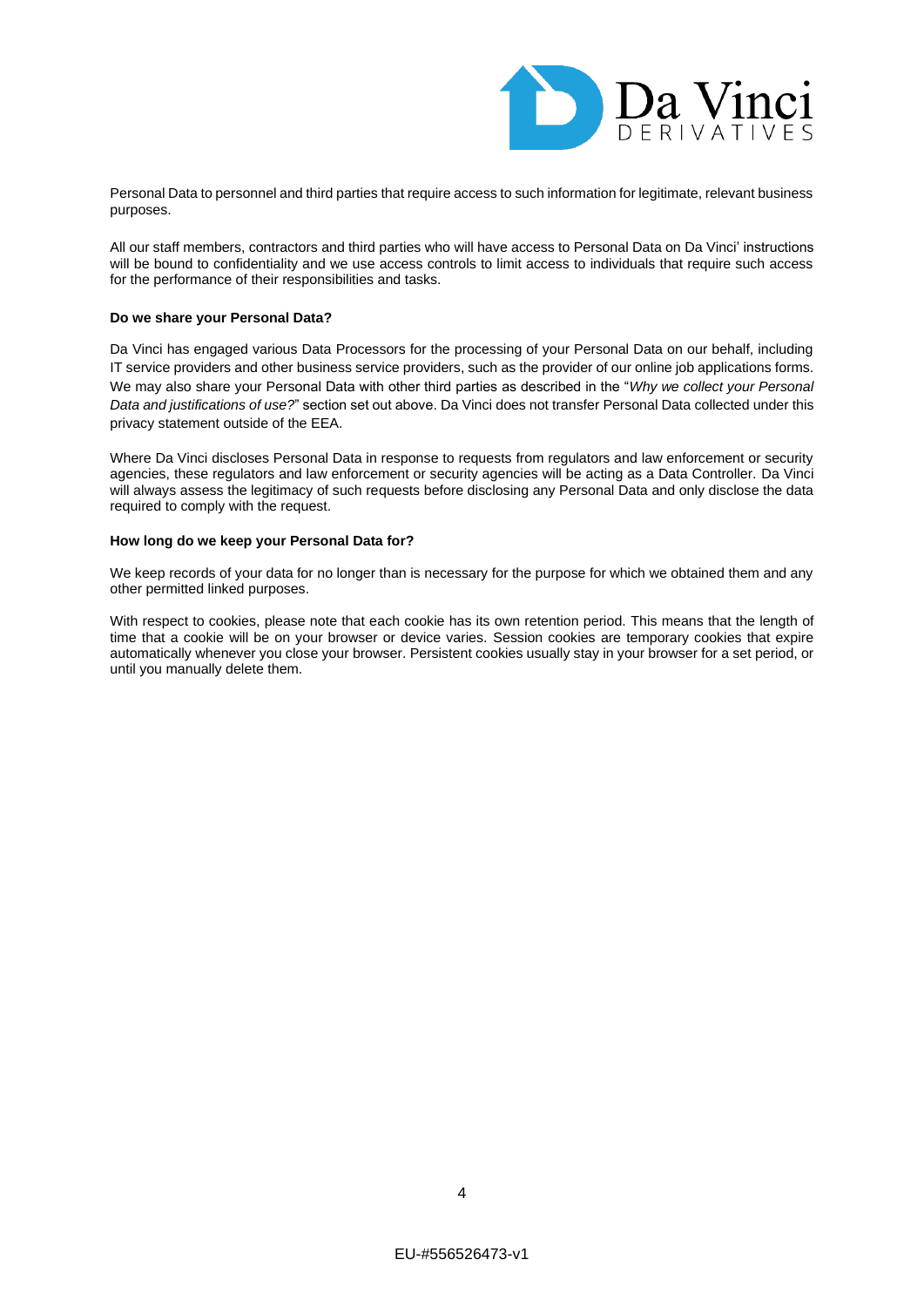

## **3. What are your rights?**

Under the GDPR, you have certain rights in relation to your Personal Data. Please contact us should you wish to exercise any of the rights below. More generally, any questions regarding our privacy statement can be directed to us.

Please be aware that certain exceptions apply to the exercise of these rights and so you may not be able to exercise these in all situations (please see below):

- (a) **Subject Access:** You have a right to be provided with access to any Personal Data held about you by Da Vinci.
- (b) **Rectification:** You can ask us to have inaccurate Personal Data corrected.
- (c) **Erasure:** You can ask us to erase Personal Data in certain circumstances and we will take reasonable steps to inform other Data Controllers that are processing the Personal Data that you have requested the erasure of any links to, copies or replication of it.
- (d) **Restriction:** You can require certain Personal Data to be marked as restricted whilst complaints are resolved and also restrict processing in certain other circumstances.
- (e) **Portability:** You can ask us to transmit the Personal Data that you have provided to us and we still hold about you to a third party electronically insofar as permitted under the GDPR.
- (f) **Raise a complaint:** You can raise a complaint about our processing with the Dutch Data Protection Authority (*Autoriteit Persoonsgegevens*).

In addition, under certain conditions, you have the right to:

- where processing is based on consent, withdraw the consent; and
- object to any processing of Personal Data that Da Vinci justifies on the "legitimate interests" legal ground, unless our reasons for undertaking that processing outweigh any prejudice to your privacy rights.

These rights are subject to certain exemptions, including safeguarding the public interest and our interests (e.g., the maintenance of legal privilege). We will respond to most request within one month.